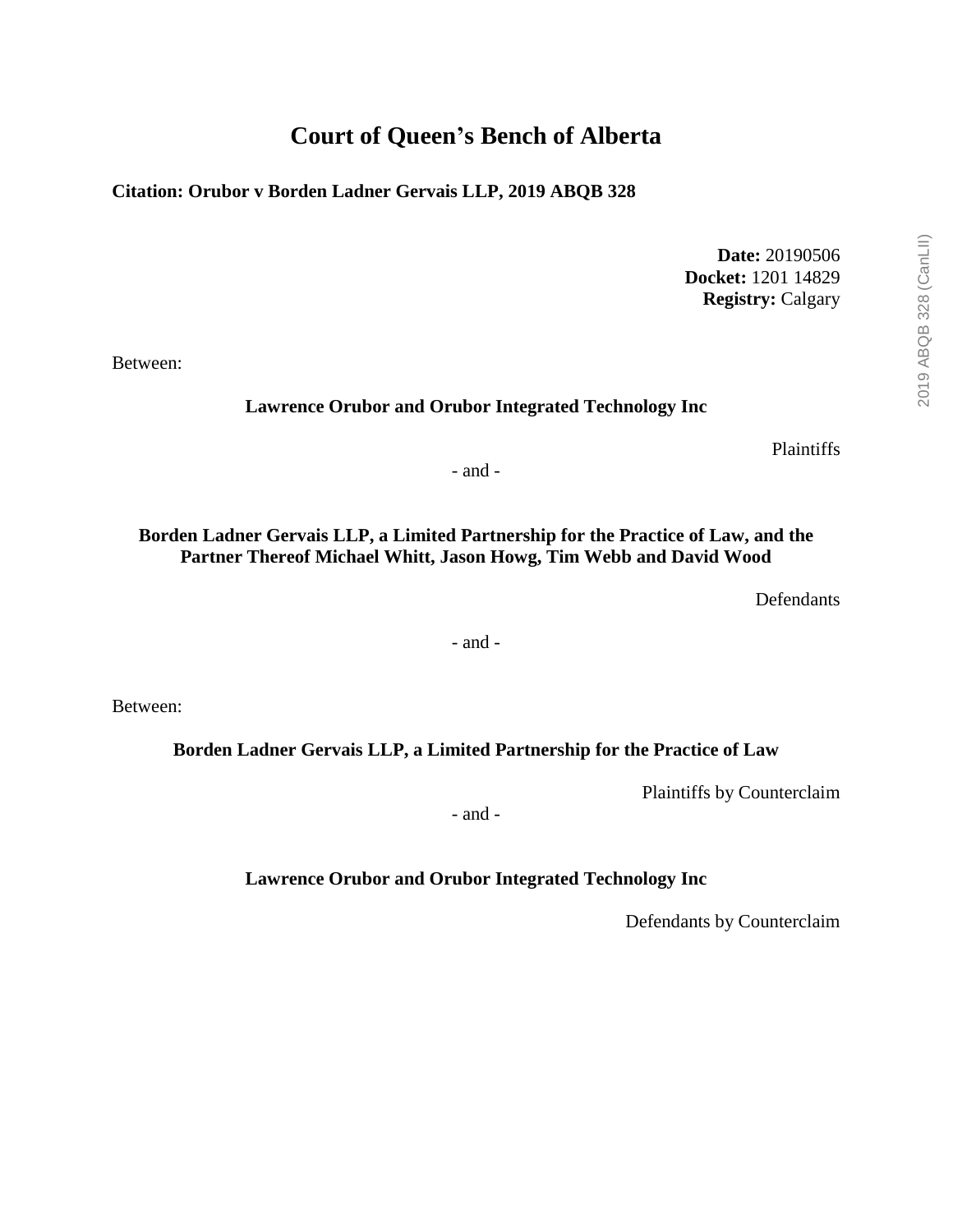### **Reasons for Decision of A.R. Robertson, Q.C., Master in Chambers**

**\_\_\_\_\_\_\_\_\_\_\_\_\_\_\_\_\_\_\_\_\_\_\_\_\_\_\_\_\_\_\_\_\_\_\_\_\_\_\_\_\_\_\_\_\_\_\_\_\_\_\_\_\_\_\_**

**\_\_\_\_\_\_\_\_\_\_\_\_\_\_\_\_\_\_\_\_\_\_\_\_\_\_\_\_\_\_\_\_\_\_\_\_\_\_\_\_\_\_\_\_\_\_\_\_\_\_\_\_\_\_\_**

## **Introduction**

[1] Part way through this claim of professional negligence, the defendants ask for security for costs. One of the grounds upon which the application is resisted is that it was brought long after the lawsuit was begun.

[2] The defendants argue that there was no reason to apply for security for costs until they were served with "Requirements to Pay" (essentially, garnishee summonses) by Canada Revenue Agency for \$138,202.99, \$84,695.61, and \$140,437.37. Those figures total \$363,335.97. Those were dated January 25, 2017, and they related to the plaintiff Orubor Integrated Technology Inc. By then this lawsuit was over four years old although, as described by counsel for the defendants, it is still quite early in its proceedings.

[3] The application was adjourned a couple of times, at the instance of the plaintiffs, and getting the application to a hearing took two years from the date of filing (in February, 2017) to the date of hearing (in March, 2019). The most recent application to adjourn the application (scheduled to be heard as a special application) was brought by the plaintiff in January, resulting in a delay from February 28 to March 27, 2019.

[4] Well over six years have passed from the date of the statement of claim.

[5] I have concluded that it is appropriate to require that security for costs be provided, although for less than sought, and not for past steps or, at this juncture, for the preparation for trial and trial itself.

### **Background**

[6] The claim revolves around 10 different inventions and their related patent applications. The plaintiffs retained Borden Lander Gervais LLP to prepare and file patent applications. They assert that the defendants "botched" the applications. However, only one of the inventions, a wet/dry vacuum cleaner, has been addressed so far in the questioning.

[7] Rule 4.22, dealing with security for costs, says that the merits of the action in which the application is filed are relevant to the decision on security for costs.

[8] The basic claim in respect of the wet/dry vacuum cleaner is that the basic information relating to the invention was brought to the defendants for them to prepare patent applications in Canada, the United States, and elsewhere, and that the applications were not prepared properly. The plaintiffs assert that by the time they (actually, just Mr. Orubor, since he is the shareholder and director of the corporate plaintiff) understood what was going on, another inventor had applied for patents for a wet/dry vacuum cleaner that incorporated some of the same unique aspects of the plaintiffs' invention that had been deleted from the U.S. application, making the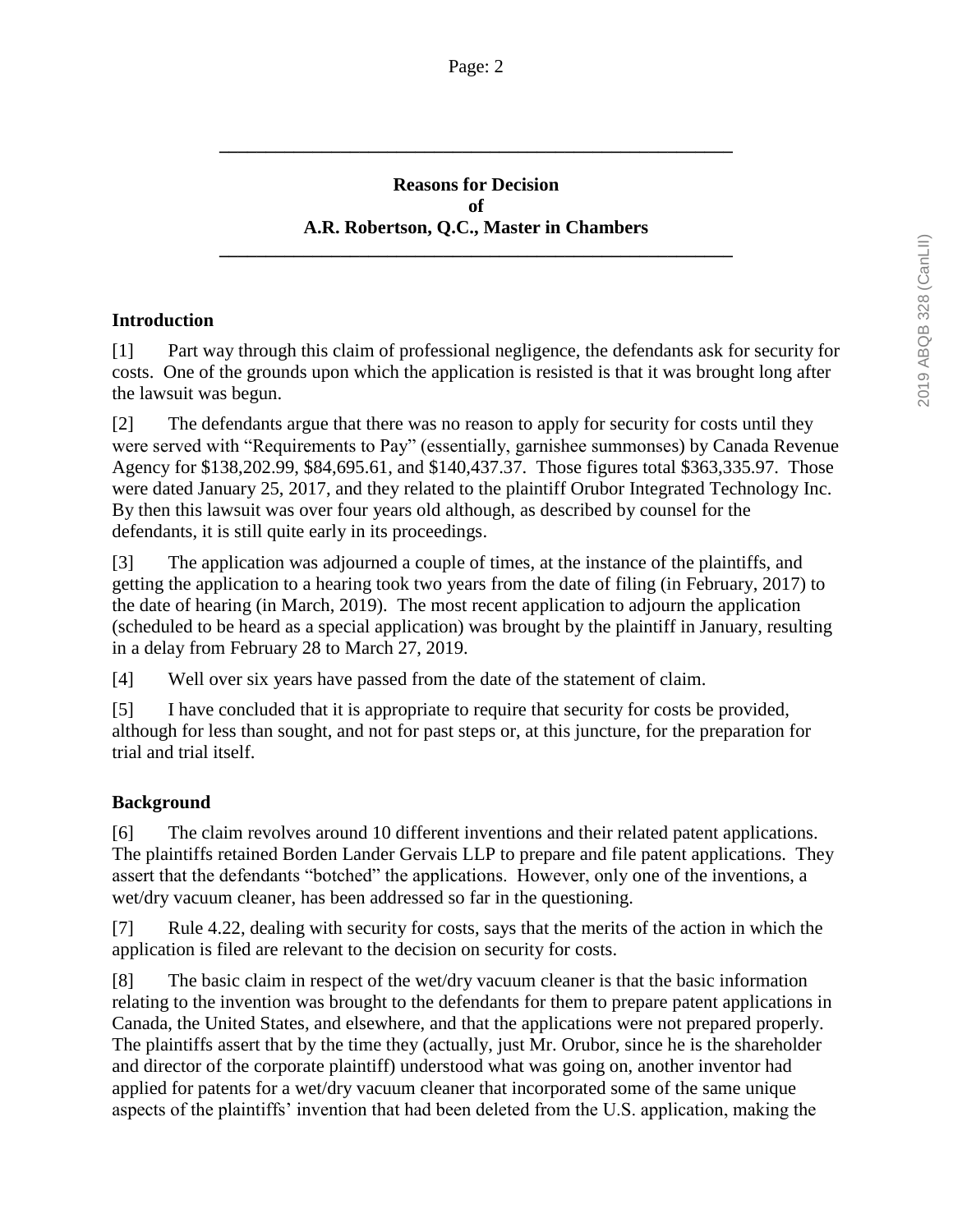plaintiffs' invention largely un-patentable. The plaintiffs were ultimately able to obtain a patent over the invention, but without critical distinguishing features, making it largely, if not completely, unmarketable.

[9] The defendants strenuously argue that there is no merit to the claim. The things that the plaintiffs say were errors in the application were not errors. The details left out did not materially affect the design. For example, the inclusion of a filter and a holder for it was changed in preparing the US application. However, the plaintiffs assert that all vacuum cleaners contain filters so that they do not clog. The placement of the filter, which the plaintiff asserts was unique, was, according to a review of the designs, obvious and therefore not patentable. It was an irrelevant detail for the purposes of the patent application. Also, although the narrative describing the invention for the US patent application was changed, the basic content was not, and the details complained of by the plaintiffs did not affect the patentability of Mr. Orubor's creation.

[10] Also, the defendants say that Mr. Orubor was fully informed as matters progressed, and he was provided with copies of applications shortly after filing, if not before, and he raised no concern at the time.

[11] Furthermore, no working model of the product has ever been created, so it is not yet known for certain whether the invention would even function as designed.

[12] Accordingly, it is in the context of significantly competing views of the facts that the parties appeared before me. It is not, of course, appropriate to treat the application as if it were one for summary judgment or summary dismissal. Although rule 4.22 mandates considering the merits of the claim, the general view is that if there are reasonable cases to be argued on both sides, it is neither possible, nor desirable, to go further at this stage: *Attila Dogan Construction v AMEC Americas Limited*, 2011 ABQB 175, at para. 17. I will discuss this further, below.

[13] There is no evidence before me as to the other nine inventions that are subject to the claim and the extent to which there may be evidence to support a professional negligence claim in respect of any of the nine.

[14] For the purposes of this application, I assume that the evidence relating to the wet/dry vacuum cleaner applies equally to the balance of the claim. That is, each party strongly believes in the merits of its position, and there is some evidence to support both views.

[15] The plaintiffs did not pay all of the defendants' accounts for services. Accordingly, there is a counterclaim for unpaid fees of \$113,740.14.

[16] The defendants knew, of course, of the unpaid fees but did not bring this application for security for costs until the claim had been proceeding for over four years. The plaintiffs assert that, "The plaintiffs offer no evidence or explanation for over 4 years of delay in bringing its application prior to receipt of a CRA Notice to Pay."

[17] The explanation given by the defendants is that defendants do not bring applications for security for costs - when the plaintiffs reside in Alberta - unless there is some reason to do so. An application without a proper factual basis would be dismissed. The application was brought within two months of receiving the Requirements to Pay from Canada Revenue Agency. Therefore, the defendants argue that they did not delay in bringing the application.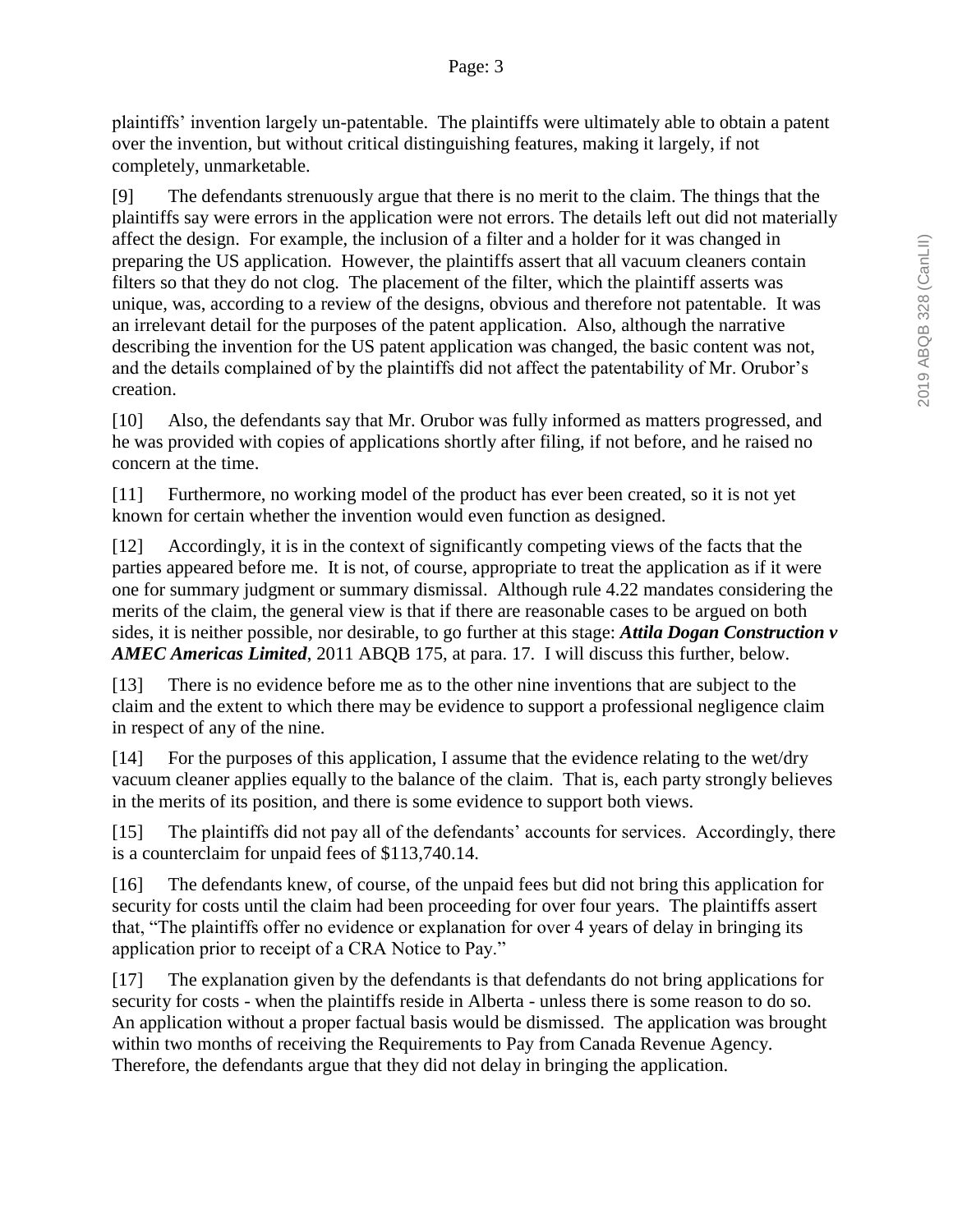[18] A search of title to the home owned by Mr. Orubor shows that he acquired it for \$1.00, (Mr. Orubor explains that it was a gift from his father) and that it was then thought to have a value of \$480,000, although on the date of registration of the transfer of land in March 2015 a mortgage was registered for \$360,000. There is no current appraisal from an accredited appraiser. The City of Calgary assessed the home in 2017 at \$384,500. This is weak evidence of value, but the plaintiffs offered no current evidence of value at all.

[19] If the house were sold for \$384,500, the real estate commission at normal rates would be \$15,535 plus GST of \$776.75 for a total of \$16,311.75. On the assumption that the mortgage balance remains at approximately \$360,000, the total of the mortgage balance and the commission expense would be \$376,311.75 with an assumed value (in the absence of better evidence) of \$384,500. Accordingly, there is some reason to believe that there is little equity in the home.

[20] A factor to consider is whether the financial hardship of the plaintiffs is due to the very actions of the applicants at issue in the claim: *ProSuite Software Limited v Infokey Software Inc*, 2013 BCSC 227 at para. 77. The plaintiffs assert that that is the situation here.

[21] The claim by CRA is related to the legal fees paid by the plaintiffs to Borden Ladner Gervais. The fees were paid over a period of time for all 10 sets of patent applications, totalling approximately \$350,000. There was a tax credit allowed for the expenses incurred in attempting to obtain patents, but when the patents did not issue the credit was reversed. Accordingly, the plaintiffs assert that this liability has resulted from the defaults of the defendants, although the tax consequences and the fact that one patent was obtained (the CRA letter confirming the reassessment after the plaintiffs filed an objection says that *no* patents were obtained), were not fully argued or explained before me.

[22] The letter from CRA confirming the disallowance of the expenses specifically says,

But since these were not allowed and you have still not received letters patent for any of the inventions and it appears this may not happen, the expenses are allowed as cumulative eligible capital. This is a permissive deduction that can be used but must be requested in writing. It is prorated over a number of years and you can request in writing 7% of the beginning of the year balance. However, as no claim was requested, no amounts have been applied against taxable income in the year under objection.

[23] This appears to indicate that the expenses are not lost, although they may not be available for immediate deduction. No explanation was provided to me.

[24] Also, I note that the letter from CRA says that the corporation was assessed "Gross Negligence Penalty on the Net Business Income", but this too was not explained before me.

[25] The burden of showing that security for costs should not be required, once impecuniosity is demonstrated, lies with the plaintiffs: *Commercial Construction Supply Ltd v Ghost Riders Farm Inc*, 2016 ABQB 166, at para. 22, citing *Amex Electrical* and *Provalcid*. A bald assertion that the plaintiffs' financial position was caused by the defendants' actions, with evidence that raises many questions, is not especially persuasive.

[26] In addition to the CRA claim, Mr. Orubor deposes that he owes money to family and friends who have been assisting him because they have some faith in his inventions. No details have been provided.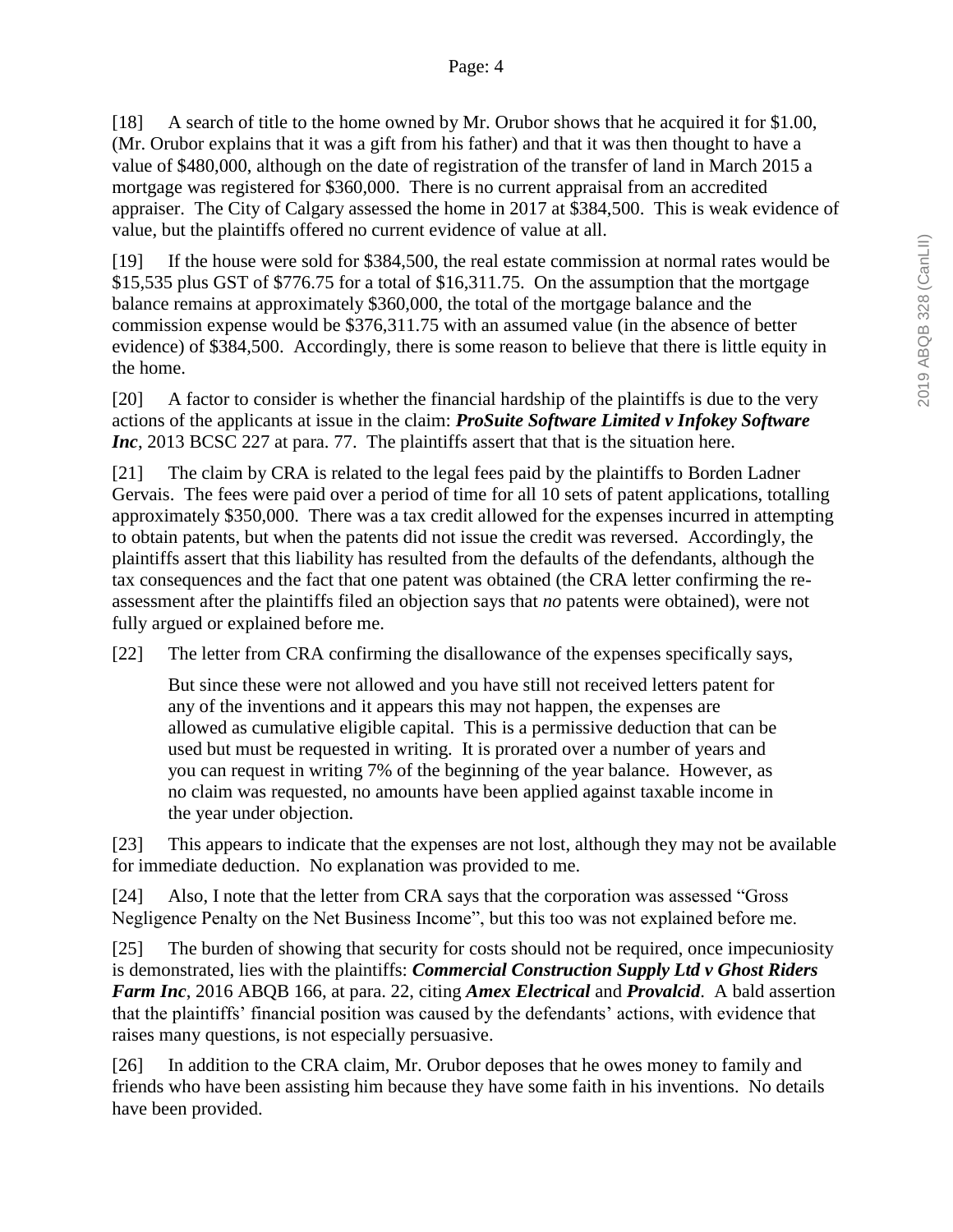[27] The plaintiffs assert that neither Mr. Orubor nor the corporation have any party to which they can turn to fund a security for cost award even remotely approaching the amount sought by the defendants.

[28] In the result, the explanation of what prompted the defendants to ask for security for costs (the CRA Requirements to Pay) is said to be the defendants' fault. However, in the course of exploring the plaintiffs' ability to pay it has become apparent that the plaintiffs are likely not going to be able to pay costs in the event that the claim is dismissed by the trial judge, for reasons not directly related to the CRA re-assessment and demands.

[29] That is, the plaintiffs have not demonstrated that they were not impecunious simply because of the problems with the patent applications. The apparent lack of equity in the house occurred upon registration of the transfer of land and mortgage in 2015 when the mortgage having a face amount of \$360,000 was obtained, with the subsequent well-known falling of Calgary's real estate values being a culprit. That acquisition and mortgage occurred a month before the CRA registered a writ for \$352,040 in favour of the Minister of National Revenue. There is no explanation what became of the mortgage funds. No detail has been provided about the debts to family and friends.

## **Factors to be Considered**

[30] The parties agree that rule 4.22 is the governing rule for the application, even though one of the plaintiffs is a corporation and therefore section 254 of the Alberta *Business Corporations Act* is notionally in play. Section 254 arguably applies, and not rule 4.22, in the case of a corporate plaintiff (see *Amex Electrical Ltd v 726934 Alberta Ltd*, 2014 ABQB 66 and *North American Polypropylene ULC v Williams Canada Propylene ULC*, 2018 ABQB 281 at para. 49). However, here we have both corporate plaintiff and an individual plaintiff, with a claim shared between them. Mr. Orubor is the owner of Orubor Integrated Technology Inc. The plaintiffs' claims are one and the same.

[31] Furthermore, both section 254 and rule 4.22 give the court discretion, and neither mandate that the court must require security for costs in any particular circumstance. Rule 4.22, however, sets out factors that are all to be taken into account, including the open-ended "factor", "any other matter the Court considers appropriate". Section 254 does not set out any factors other than the genesis of the application: "the body corporate will be unable to pay the costs of the successful defendant".

[32] Accordingly, rule 4.22 sets out the guiding path to follow here. These are the factors to be considered:

(a) whether it is likely the applicant for the order will be able to enforce an order or judgment against assets in Alberta;

- (b) the ability of the respondent to the application to pay the costs award;
- (c) the merits of the action in which the application is filed;
- (d) whether an order to give security for payment of a costs award would unduly prejudice the respondent's ability to continue the action;
- (e) any other matter the Court considers appropriate.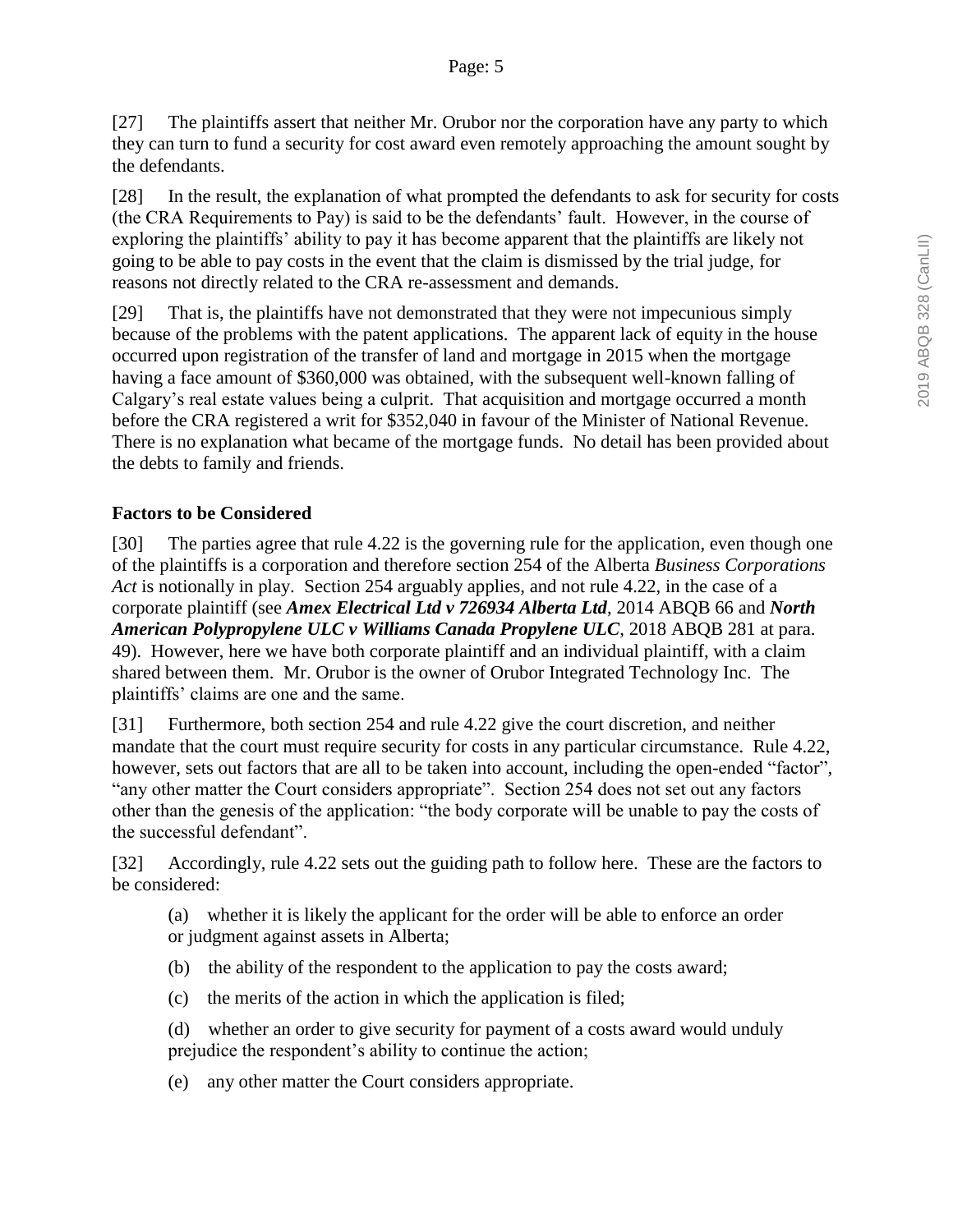## **Analysis**

[33] I will review the factors in the order they appear in rule 4.22.

(a) *Whether it is likely the applicant for the order will be able to enforce an order or judgment against assets in Alberta* and (b) *The ability of the respondent to the application to pay the costs award*

[34] These aspects of the application are not contested (although ability to pay is also addressed under paragraph (d), discussed below). The plaintiffs admit that both the corporation and Mr. Orubor are in poor financial straits.

[35] Mr. Orubor earns a modest personal income, but he is currently facing the claim by CRA mentioned above, he has already borrowed money from family and friends, and he does not assert that there is any significant equity in his house.

[36] The financial statements for the corporation for several previous years were provided at the last minute, prepared very shortly before production. The explanation for the delay is that the plaintiffs use an accountant who has some unstated medical problem that frequently makes him unavailable to do the accounting work. Regardless of the delay in production, the statements show that the corporate plaintiff has no meaningful asset that would allow it to pay costs if the claim is unsuccessful.

## (c) *The merits of the action in which the application is filed*.

[37] As discussed above, there appear to be reasonable arguments for both the plaintiffs and the defendants. The parties spent a considerable amount of time in cross-examination and in argument addressing what they see as weaknesses in the others' position, and the plaintiffs assert that the defendants have not shown that the defence has any merit. They point to certain admissions that they say were obtained in questioning from Mr. Whitt, although a review of the affidavits discloses that the defendants assert the same thing about admissions made by Mr. Orubor.

[38] In both cases I see the admissions as being very likely good read-ins or grist for the crossexamination mill at trial, but not so clear as to allow a clear view of whether the plaintiffs or the defendants are likely to prevail at trial.

[39] This is not a summary judgment application. Expressing a view on the relative merits of each case here, without complete evidence and expert evidence, might have an inappropriate effect on the balance of the litigation. The Court is simply not in a position to express an opinion, other than that there appear to be reasonable arguments both ways.

[40] That does not mean that the merits should not be explored in applications such as this. Masters in chambers are sometimes asked to award security for costs in claims that seem clearly to have little or no merit, or where the defence seems to be weak at best. In *Poppies International*, Master Hanebury cited *XS Technologies Inc v Veritas DGC Land Ltd*, [2003] A.J. No. 1716 and stated that the standard is a low one, at least when dealing with section 254 of the *Business Corporations Act*: the corporate plaintiff "must demonstrate that its claim is not almost certain to fail". The same approach would apply under rule 4.22. A defendant who seeks to have the plaintiff post security for costs must show, at least, that its own position (its defence) "is not almost certain to fail". This is the same approach discussed by Wittmann, C.J., in *Attila Dogan*, mentioned above.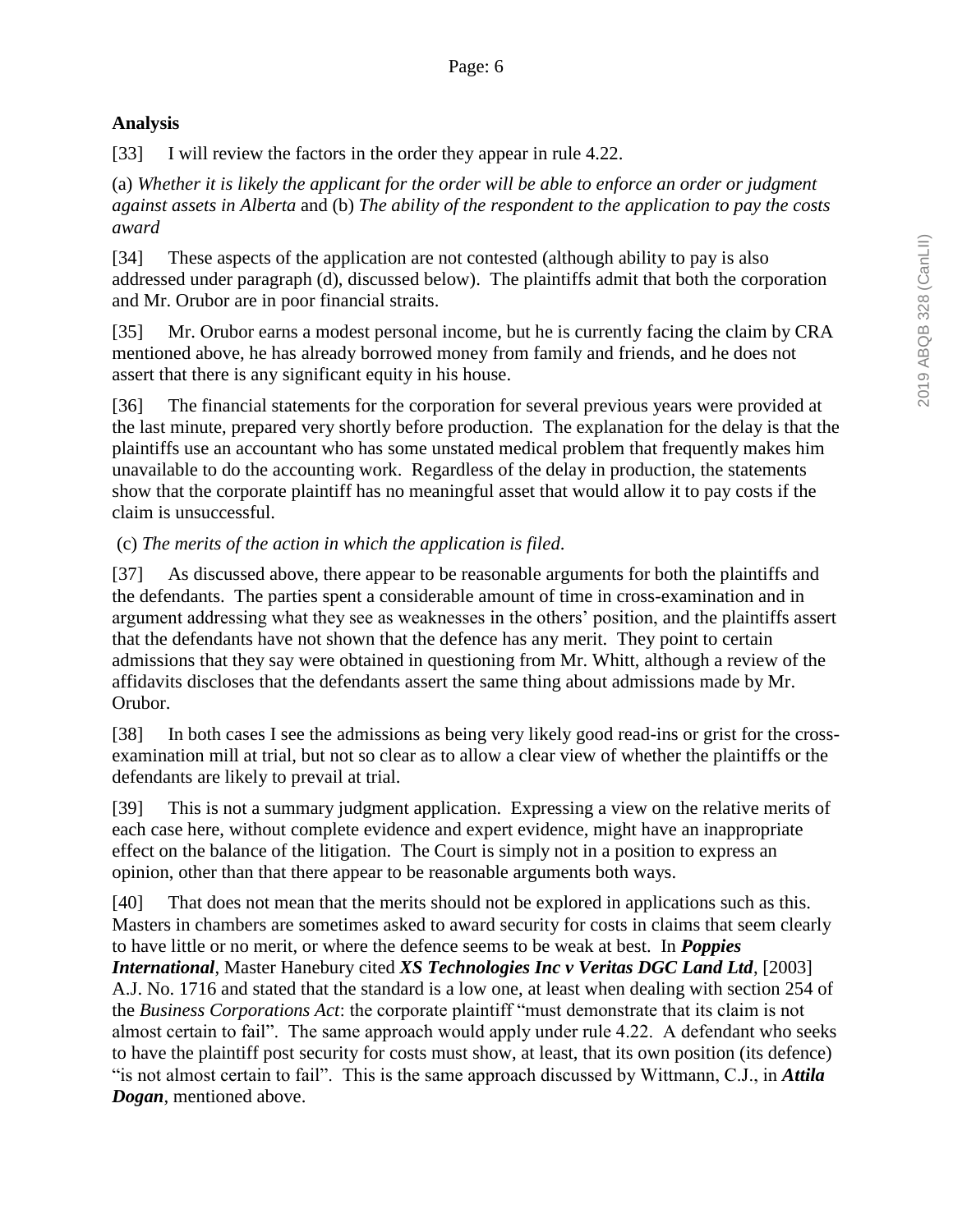[41] But I do not see this case as falling into the extreme category.

(d) *Whether an order to give security for payment of a costs award would unduly prejudice the respondent's ability to continue the action*

[42] This is the inverse of the very basis of an application for security for costs. The plaintiffs say that if they are required to post security for costs they will be denied the opportunity to claim against the defendants, and it is the defendants' fault there is a claim of over \$350,000 that they must deal with. That is, they argue that they should not be required to post security for costs precisely because they are impecunious. But it is their impecuniosity that justifies the requirement of security for costs.

[43] The Court of Appeal summarized the conundrum in *Stoney v Trustees for the 1985 Sawridge Trust*, 2017 ABCA 437 at paragraph 6:

Rule 4.22(d) requires consideration of whether a security for costs order "would unduly prejudice the respondent's ability to continue the action". This criterion is often central to the competing interests that arise in this type of application. On the one hand, the courts are always reluctant to deprive a litigant of his day in court, particularly because of economic hardship. On the other hand, respondents should not be subjected to continuous litigation where they have no prospect of recovering their costs. The presumption in civil procedure that the successful party is entitled to costs acts as an important control on the quantity and intensity of litigation, and that control is missing if the appellant is judgment proof.

[44] So on the one hand, the defendants argue that if they are successful then the impecunious plaintiffs will not be able to pay costs awarded against them, creating the oft-cited "one-way valve" that Mr. Justice Cote of our Court of Appeal discussed in *Calmont Leasing Ltd v 32262*  **B.C. Ltd**, 2002 ABCA 290. The plaintiffs can risk the cost of their own legal fees, with no meaningful risk of having to pay the defendants if the claim is unsuccessful. That is more clearly the case with respect to the corporation, but less so with respect to Mr. Orubor personally.

[45] On the other hand, the plaintiffs have stated in fairly simple terms that they cannot raise the sort of funds that the defendants want secured and should not be denied their right to sue.

[46] Where the respondent (the plaintiff) wants to rely on this part of rule 4.22, it must tender positive evidence of its inability to raise any funds or limited funds to do so: *Poppies International Inc v International Hasco Trading Co*, 2008 ABQB 531, at para. 13.

[47] In order to consider this factor, it is necessary to consider some broad factors about the case. How much money should be secured?

[48] There is a debate over the expected length of trial. Given the number of issues involved, the defendants suggest that an estimate of 30 days is appropriate.

[49] There is a debate over the remaining number of days to be estimated for pre-trial questioning.

[50] There is a significant dispute over how to factor in expected experts' fees. The defendants say they will need five experts, and estimates the cost at \$50,000 per expert, for a total of \$250,000, but without pre-trial disclosure complete (nine sets of patent applications not having yet been addressed), that is essentially an educated guess. An expert could not, at this stage, provide a meaningful estimate of fees, and the defendants do not tender any.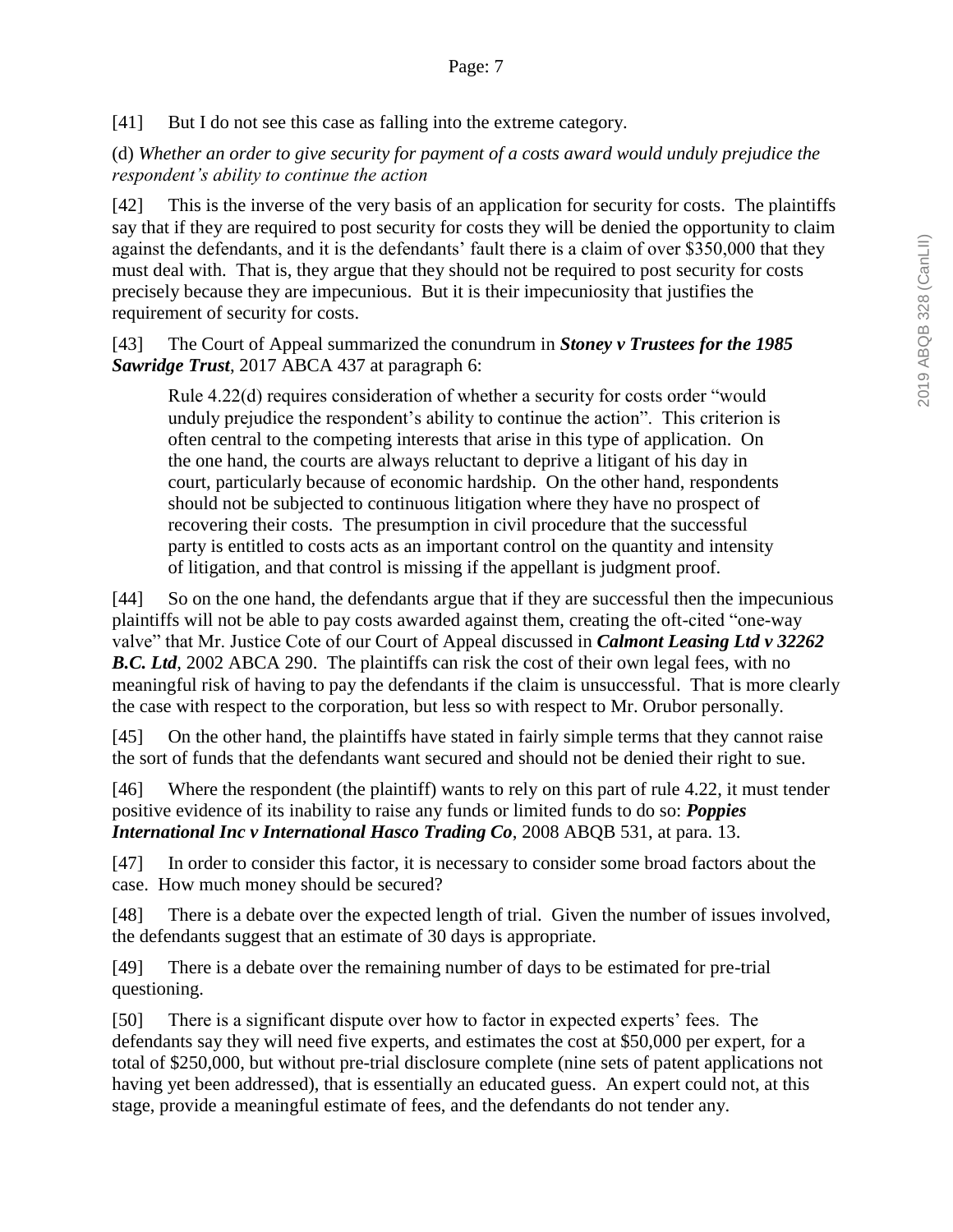[51] Questioning has not been completed even on the wet/dry vacuum cleaner invention and patent applications, meaning that after over four years when this application was filed the case still had something in the nature of 90% of the pre-trial work yet to be done.

[52] The plaintiffs have been unable to identify clearly the amounts of their claim, but it is expressed as being in the range of "hundreds of millions of dollars" because they assert that major manufacturers are now manufacturing vacuum cleaners that have the very features that the plaintiffs assert that Mr. Orubor invented but were lost as patented inventions because of the defendants' negligence. That assertion appears to apply only in respect of the wet/dry vacuum cleaner that has been considered thus far.

[53] Accordingly, the claim is massive in amount and the defendants can reasonably be expected to defend the case accordingly. In the current application, they ask that costs be secured using a multiple of three times column 5 (the highest column on Schedule "C"), to anticipate what a trial court might reasonably award if the claim is dismissed.

[54] The plaintiffs propose to resolve this aspect of the claim by proposing a bifurcation of the trial and adjourning the portions of the claim other than the wet-dry vacuum cleaner invention to a later hearing. There are problems with this suggestion: (a) no application to split up the trial has been brought, and a master in chambers does not tell the justices of the Court how to run trials; and (b) the case is now over six years from the date the statement of claim was filed, so a later trial over the balance of the claim would inevitably deal with memories that will be very faint by the time the second trial is heard; so the chance of a successful bifurcation application seems much less than likely.

[55] Accordingly, I must deal with the single lawsuit as it has been formulated.

## (e) *Any other matter the Court considers appropriate*

[56] There are several arguments submitted by the plaintiffs on this point. An important one is the alleged delay in bringing the application. However, the delay has been explained satisfactorily. Many of the cases involving security for costs involve either corporate plaintiffs alone, or plaintiffs who reside outside of Alberta. Neither of those factors exists here. Mr. Orubor resides in Alberta, and he is personally one of the plaintiffs.

[57] Had the defendants tried to bring the application for security for costs earlier, there would have been no factual basis known by them to support it other than the unpaid legal fees – except there was a known dispute and it would have been presumptuous to have assumed that the real reason for non-payment was inability, when the plaintiffs were asserting professional negligence and significant resulting damages.

[58] Another argument submitted on this point is that it would not be "just and equitable" to require security to be posted. This argument simply focusses on the fact that the issues are within the Curt's discretion.

# **Amount of Security**

[59] I turn now to the amounts sought.

[60] The defendants ask for security for costs for steps already taken. This is often claimed, but rarely allowed by the courts: see, for example *Provalcid Inc v Graff*, 2014 ABQB 453, at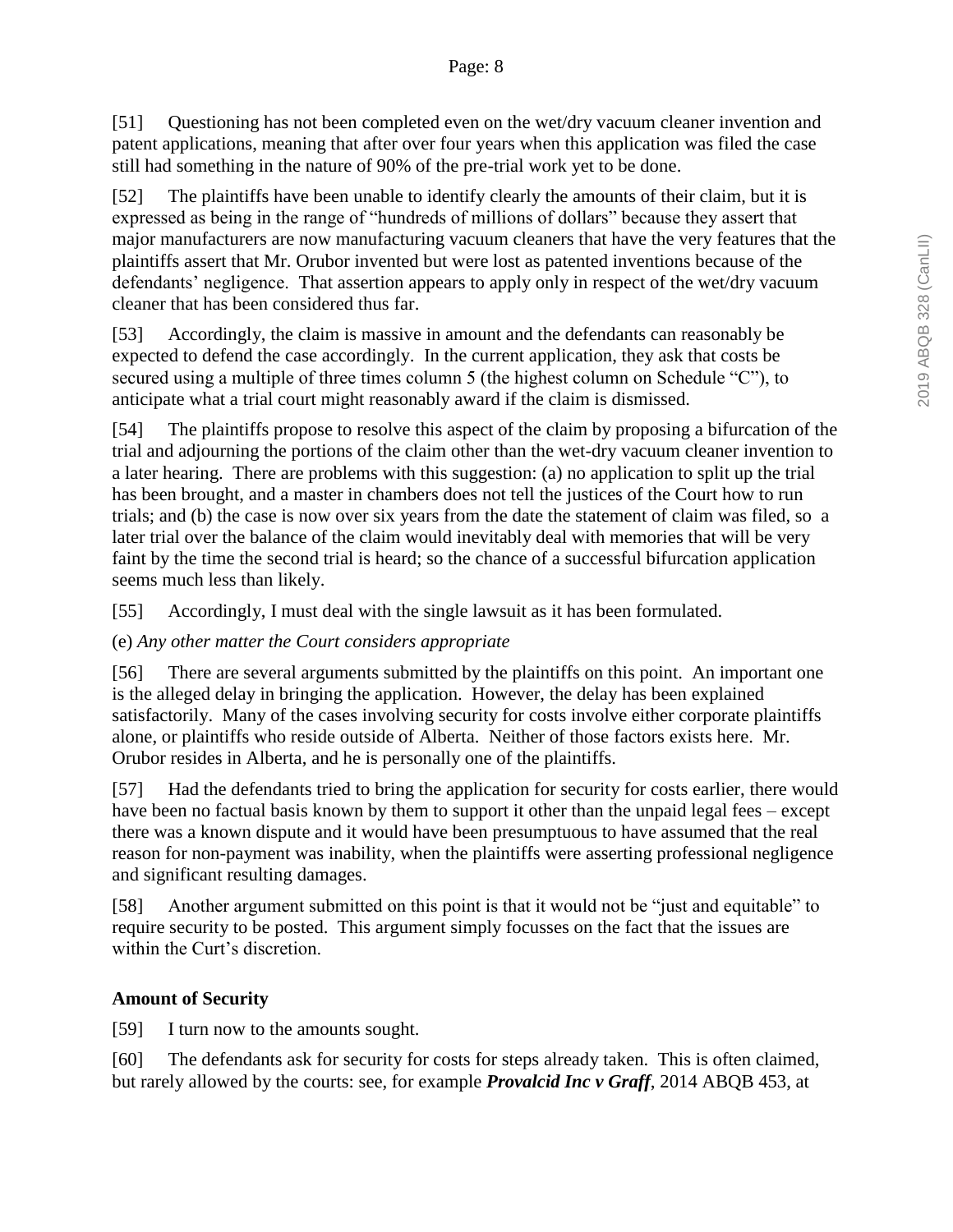para. 108. To order security for costs for steps already taken has been described as "to change the rules after the fact": *Freyberg v Fletcher Challenge Oil and Gas Inc*, 2003 ABCA 208.

[61] However, past costs may be awarded where the defendants brought their application promptly after discovering that the plaintiff has sold all its assets, stopped doing business, and had commenced multiple complex lawsuits: *Geophysical Service Incorporated v Encana Corporation*, 2016 ABQB 49 at para. 53, affirming a decision of Master Laycock reported at 2015 ABQB 196.

[62] The facts here are considerably different than those in *Geophysical Service Incorporated*, although the circumstances of the application, brought shortly after receiving the Requirements to Pay, suggest that security for earlier steps might be appropriate. However, in my view the discussion in *Provalcid* and the comment in *Freyberg* are more persuasive.

[63] Here, Mr. Orubor is personally a plaintiff, and the evidence before me indicates that there was, eventually, one patent granted. His counsel assures the Court that Mr. Orubor has obtained other patents. He is working and earning a modest income, although he was reluctant to disclose any details of his earnings or assets in cross-examination.

[64] The defendants ask that security for costs be based on a multiple of three times column 5, because of the enormity of the claim that the plaintiffs advance. Since the action deals with several patent application/professional negligence claims, it can fairly be described as complex. The amount claimed is in the "hundreds of millions of dollars". The use of a multiple was done in *Attila Dogan*.

[65] In my view, the amount claim seems clearly to be inflated. The range was asserted by Mr. Orubor in cross-examination, not in the amended statement of claim. However, the claim is clearly significant, and a multiple of 2 of column 5 is appropriate.

[66] I have mentioned the anticipated costs of experts' fees. In my view, it is not appropriate at this time to require that they be secured. The Supreme Court of Canada and the Alberta Court of Appeal have made the point that a full trial is not the default means of dispute resolution, as discussed in *Weir-Jones Technical Services Incorporated v Purolator Courier Ltd*, 2019 ABCA 49. The discussion there related to summary judgment applications, but the point applies to security for costs applications as well. Why should a plaintiff be required to post security for costs at an early stage for a trial that we know, given our collective experience and the comments from the Court of Appeal and Supreme Court of Canada, is very likely not going to take place? A staged posting of security is more appropriate.

[67] Also, the plaintiffs estimate a trial of 13 days, and as mentioned the defendants estimate a trial of 30 days. In oral argument defence counsel commented that on reflection his estimate of 30 days seems low, although he would stand by it for the purposes of this application.

[68] It is clear that there is a significantly different view of how long this trial will take.

[69] A 30 day trial is 6 weeks, without considering a statutory holiday that would likely be in the calendar. In my view, given the number of claims involved, that estimate is at best modest. Explaining each patent and explaining the errors that the plaintiffs assert in respect of each one will take quite a bit of time. Explaining why it is said no errors were made, for 10 patent applications in multiple countries, will take time. Expert evidence as to the professional standards of a solicitor practising in intellectual property in Calgary at the time, the marketability of each of the products, the valuation of each of the products if they could have been protected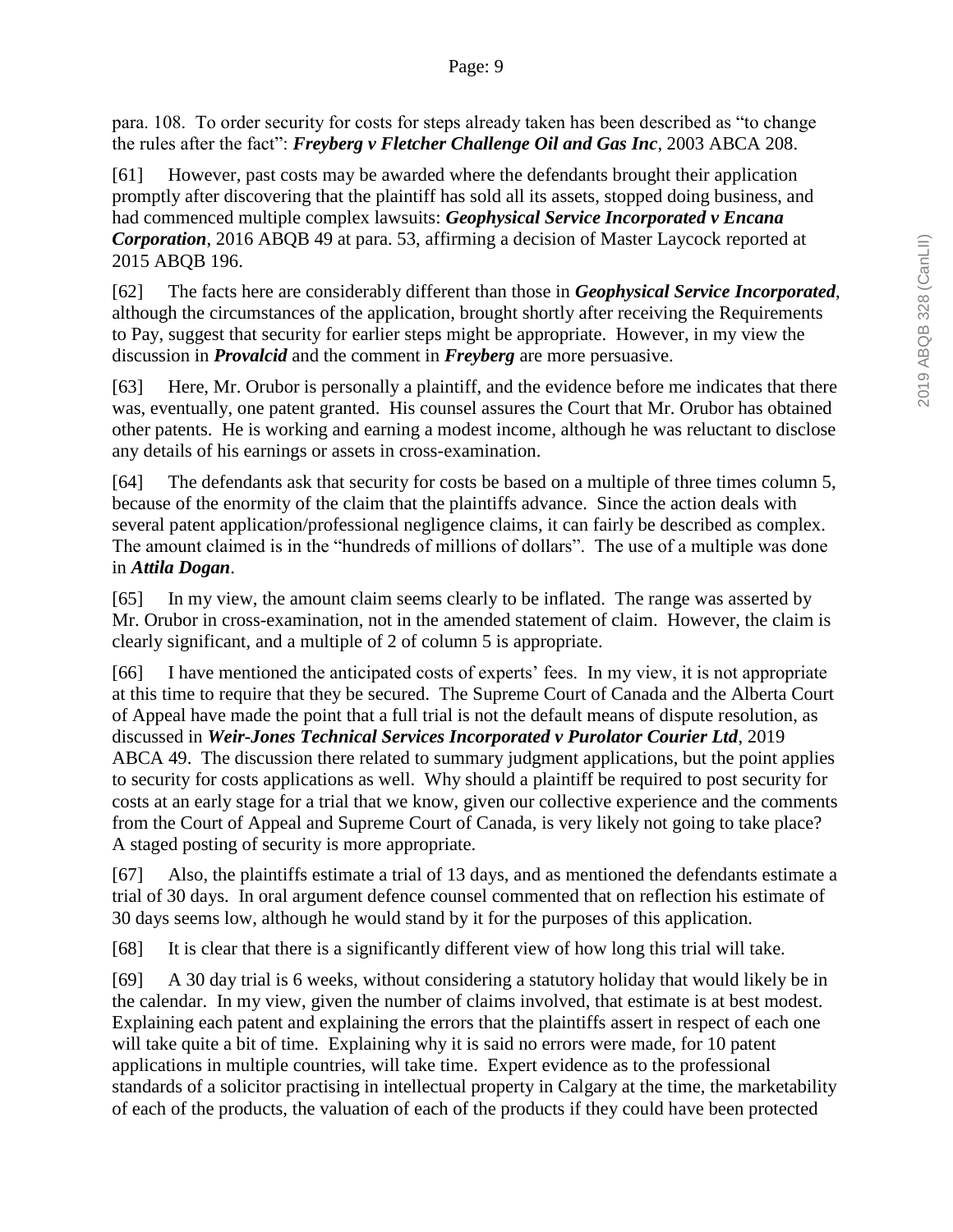by patents, and other evidence that is properly the subject of expert testimony, will take considerable time.

[70] In my view, particularly where the time for trial is so significant, costs should be secured up to a point before preparation for trial. As the parties approach trial, another application can be brought to require the plaintiff to post additional security, or to reduce the amount of security posted, if it turns out that pre-trial steps were not as great as estimated at the time of the original order.

[71] With this approach in mind, in my view it is appropriate to require the plaintiffs to post security for costs for an estimate of the pre-trial steps to a point shortly before retaining expert evidence and filing a form 37 requesting a trial date.

[72] The plaintiffs are put on notice that a further application for security for costs is very likely going to be brought if the matter is not settled, but they are not required to post those costs now. As well, by the time a further application is brought the parties will have a much better view of the expected trial time, the expert witnesses required, and the overall estimated cost award that would be claimed if the claim is unsuccessful.

[73] The plaintiffs have not completed their pre-trial questioning. Some defendants have not been questioned at all.

## **Decision**

[74] The plaintiff estimates 66 half days, or 33 days, of questioning will be required, but that includes the days of questioning already completed. Given the extent of the claim, I will estimate 25 days yet to be done for the purposes of this award.

[75] There have already been several appearances in masters' chambers trying to get this application underway, adjourned at least twice at the request of the plaintiffs, the application in January (to adjourn from February, with a new date of March 27 being obtained) having been argued strenuously on both sides – despite the fact that at that point the application had been underway for close to two years.

[76] In my view, this mandates an award of costs at two times column five for two adjournment applications, payable forthwith (not part of the security, although they must be paid by the same time as the security is to be posted as a condition of this order), although the costs of this application (subject to counsel advising that there are some extraordinary reasons of which I am not aware) should be in the cause, there having been divided success.

[77] In light of the difficulties in moving this application forward, it is realistic to expect at least two more regular chambers applications and one more special interlocutory application before trial (not counting the expected special application to modify the security for costs order if the claim is not resolved) plus the costs of this application, which I direct be in the cause. Security for costs should therefore include (a) two regular opposed chambers applications and (b) one more contested application before the court where briefs are required, plus (c) the costs of this application.

[78] Goods and Services Tax ("GST") is not recoverable by a party who is entitled to claim input tax credits. Rule 10.48(2) and Form 44 (an affidavit is required on the bill of costs as to the recovery of GST). As the defendants are in the legal profession, I will assume that expenses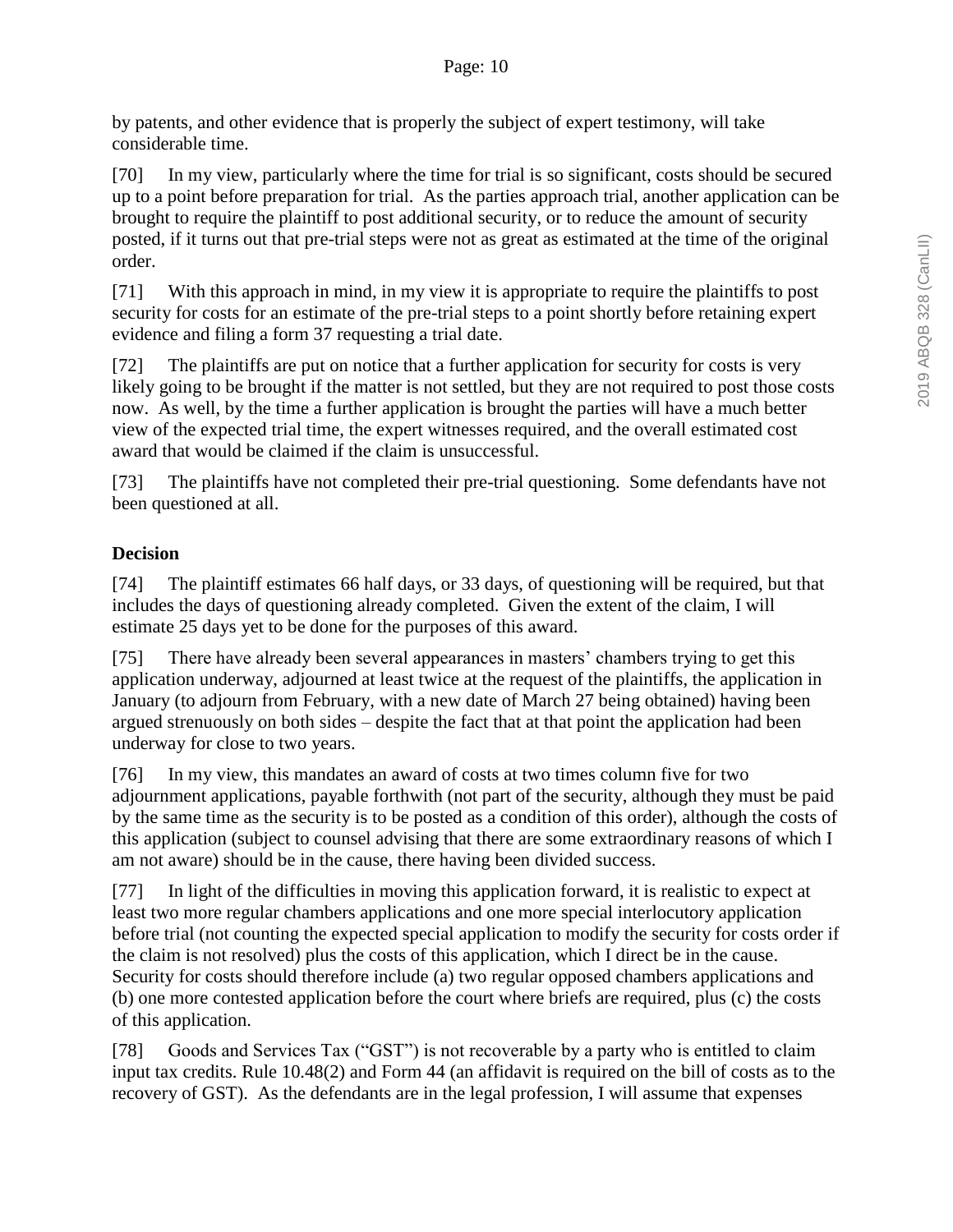incurred in the course of their business are subject to the recovery of any GST paid by way of input tax credits. Alternatively, an insurer paying legal fees is likely also able to recover input tax credits for GST paid on legal fees. Accordingly, there will be no security for anticipated GST.

[79] Twenty-five days of questioning (discussed above) at double column 5 rates results in a total of \$150,000. Two regular chambers applications would lead to costs awards of \$3,000 for both. One special application with briefs would lead to a costs award of \$4,000, plus the costs of this application for a total of \$8,000. All of them would involve filing charges of \$50 each for the applicant, which I will simply include under an estimate for photocopying and court filing charges.

[80] I would estimate \$30,300 for transcripts of questioning, \$250 for miscellaneous delivery charges, and \$5,000 for photocopying and court filing charges.

# **Conclusion**

[81] My total of those numbers is \$384,250. Security is to be posted by payment to the clerk of the court, unless counsel for the defendants agrees to another form of security.

[82] As that is a significant amount of security to be provided, I will allow four months (in place of the default two-month period referenced in rule 4.23(1)(b)) for the security to be posted from the date of service of the order that reflects these reasons. If the parties are not able to agree on the form of order within two weeks of the release of these reasons, defence counsel may schedule a hearing to settle the terms of the order.

[83] The proceedings are stayed until (a) the security is provided, and (b) the costs award mentioned herein for previous contested adjournments (at double column 5 rates) is paid; with the exception of a possible application before a Justice to bifurcate the trial. Such an application may be made despite the stay of proceedings applying to all other aspects of the case, and if the Justice hearing that application allows the bifurcation, then the amount of costs secured herein, and the deadline for doing so, may be adjusted by that Justice.

[84] In the event that the costs award and the security required to be posted are not paid and posted (respectively) within the deadline specified, then the plaintiffs' claim shall be dismissed on an application brought by the defendants confirming (by evidence) that these steps have not been taken.

[85] For clarity, the counterclaim for unpaid legal fees will not be struck. Rule 10.22 remains in effect in respect of the counterclaim.

[86] Rule 4.23(4) continues to apply, allowing variance of the amount and nature of the security as circumstances require.

[87] As mentioned, the defendants are awarded costs of two contested regular chambers applications to adjourn this application.